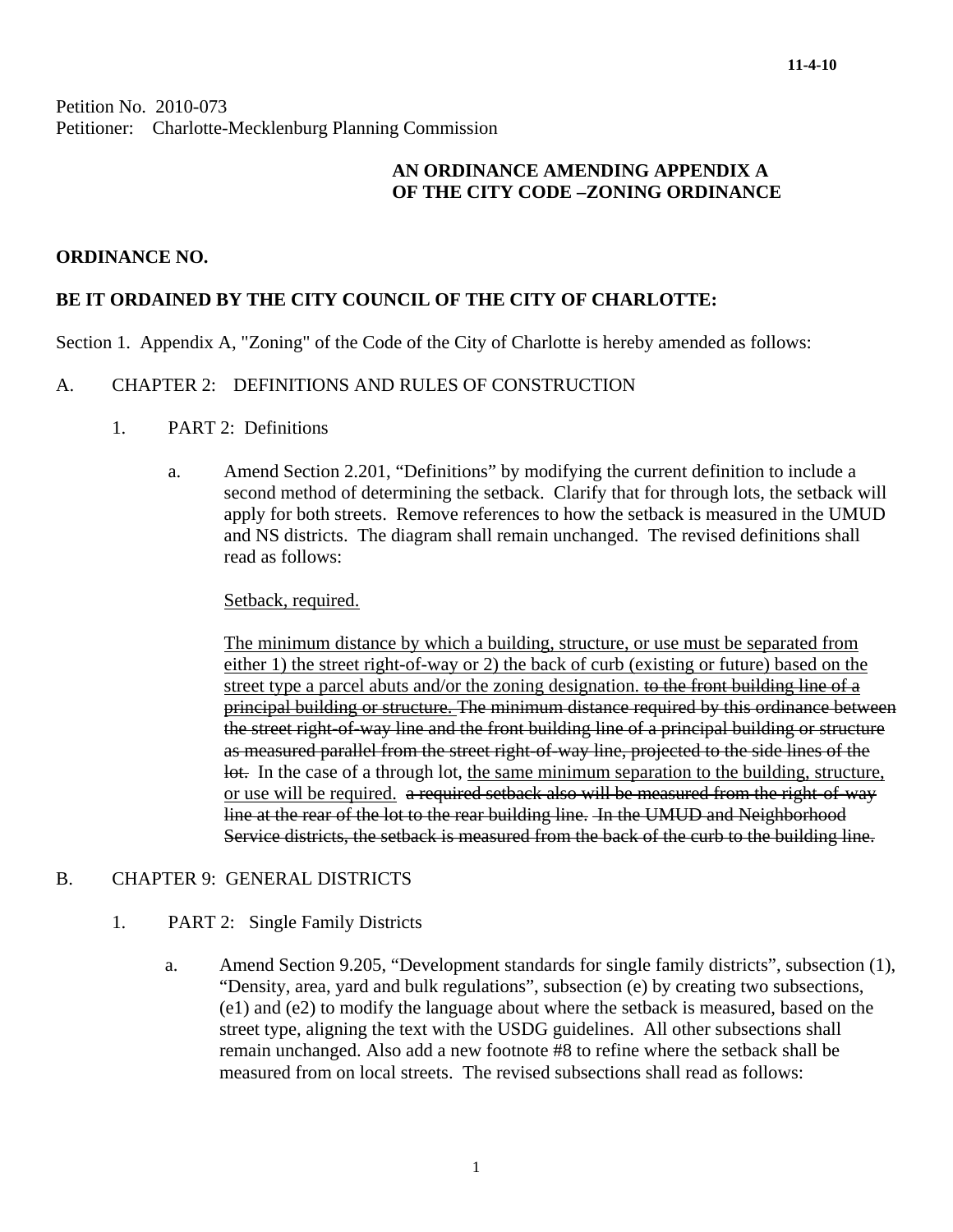|      |                                             | $R-3$ | R-4 | R-5 | R-6 | $R-8$ |
|------|---------------------------------------------|-------|-----|-----|-----|-------|
| (e1) | Minimum setback from                        | 30    | 30  | 20  | 20  | 20    |
|      | the right-of-way along a                    |       |     |     |     |       |
|      | designated thoroughfare (feet) <sup>3</sup> |       |     |     |     |       |
|      |                                             |       |     |     |     |       |
| (e2) | Minimum setback from                        |       | 42  | 32  | 32  |       |
|      | existing or future back of                  |       |     |     |     |       |
|      | curb along local and collector              |       |     |     |     |       |
|      | streets (feet) $\frac{3.8}{3.8}$            |       |     |     |     |       |

- 8 Along a local street where no curb exists, the default street type shall be a Local Residential-Medium. The future back of curb for a Local Residential-Narrow shall be measured 10' from the existing centerline, Local Residential-Medium shall be measured 13.5' from the existing centerline, and Local Residential-Wide shall be measured 17.5'from the existing centerline. The future back of curb for a collector street shall be measured 18' from the existing centerline.
- b. Amend Section 9.205, "Development standards for single family districts", subsection (4), "Special subdivision lot and yard requirements" by modifying subsection (b) to align with the USDG guidelines. All other subsections shall remain unchanged. The revised subsection shall read as follows:
	- (b) Development on each lot need not meet the minimum setback requirement for the district in which such lot is located, if the average setback of all lots along a street within a subdivision meet the minimum setback required for the district. In no event, shall a structure be located any closer than 20 feet to the right-of-way along a designated thoroughfare or 32 feet from the existing or future back of curb along local and collector streets. The setback for each lot shall be shown on the final plat;

## C. CHAPTER 9: GENERAL DISTRICTS

- 1. PART 3: Multi-Family Districts
	- a. Modify Section 9.303, "Multi-Family Districts: uses permitted under prescribed conditions", item  $(19)$ , subsection  $(f)$ , subsection  $(v)$  by deleting the last three paragraphs, related to on-street parking in the public right-of-way to align the regulations with USDG guidelines. All other subsections shall remain unchanged.
		- (v) No parking or maneuvering space is permitted in the 15-foot separation area, except that common driveways providing access to parking areas may be installed across it. However, parking behind garages is allowed so long as the parking is out of the required planting strip and sidewalk area or the right-of-way, whichever is greater.

On-street parallel parking or recessed parallel parking entirely within the public right-of-way is permitted and encouraged in locations approved by the Charlotte Department of Transportation (CDOT). Such parking may be counted toward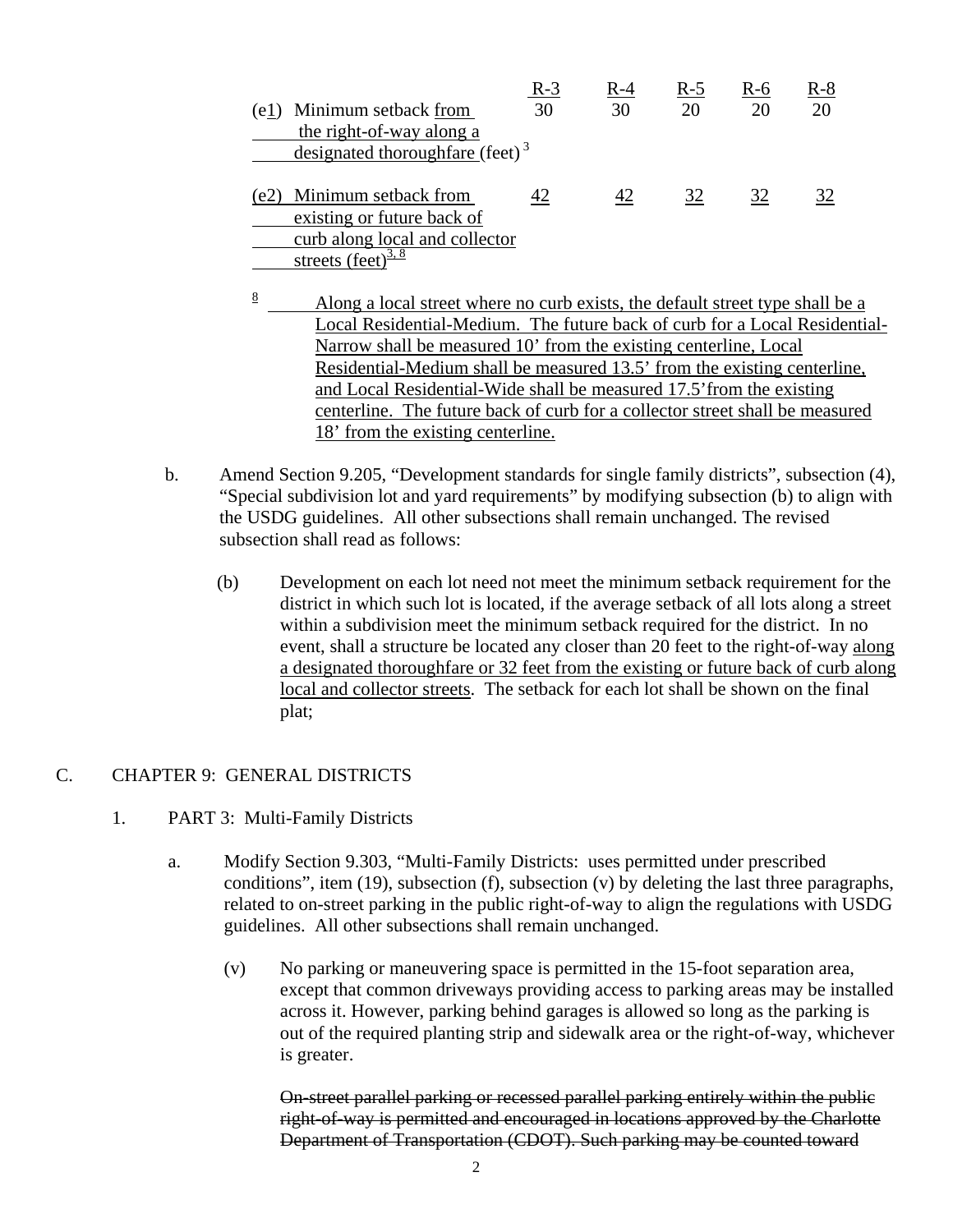meeting the minimum number of parking spaces as required by this ordinance.

In the event that the City or State removes any such on-street parking that was allowed to count toward the minimum required, the existing use will not be required to make up the difference and the use will not be made non-conforming.

All parallel parking shall have a minimum width of 8 feet and be at least 22 feet in length.

b. Modify Section 9.305, "Development standards for multi-family districts", subsection (1), "Area, yard and bulk regulations", subsection (e) by updating the setback requirements to match USDG standards. Also add a new footnote #10. All other sections and footnotes shall remain unchanged. The revised text shall read as follows:

|      |                                  | $R-8MF$ | $R-12MF$ | $R-17MF$ | R-22MF R-43MF |    |
|------|----------------------------------|---------|----------|----------|---------------|----|
| (e1) | Minimum setback from the         |         |          |          |               |    |
|      | right-of-way along a designated  |         |          |          |               |    |
|      | thoroughfare $(\text{feet})^3$   |         |          |          |               |    |
|      | - Detached, duplex, triplex      |         |          |          |               |    |
|      | and quadraplex dwellings         | 20      | 20       | 20       | 20            | 20 |
|      | - All other buildings, including |         |          |          |               |    |
|      | planned multi-family             |         |          |          |               |    |
|      | developments (except as          |         |          |          |               |    |
|      | provided for in Section          |         |          |          |               |    |
|      | 9.303(f)                         | 30      | 30       | 30       | 30            | 30 |
| (e2) | Minimum setback from             |         |          |          |               |    |
|      | existing or future back of       |         |          |          |               |    |
|      | curb along local and collector   |         |          |          |               |    |
|      | streets (feet) $\frac{3, 10}{ }$ |         |          |          |               |    |
|      | - Detached, duplex, triplex      |         |          |          |               |    |
|      | and quadraplex dwellings         | 32      | 32       | 32       | 32            | 32 |
|      | - All other buildings, including |         |          |          |               |    |
|      | planned multi-family             |         |          |          |               |    |
|      | developments (except as          |         |          |          |               |    |
|      | provided for in Section          |         |          |          |               |    |
|      | 9.303(f)                         | 42      | 42       | 42       | 42            | 42 |

- $\frac{10}{10}$  Along a local street where no curb exists, the default street type shall be a Local Residential-Medium. The future back of curb for a Local Residential-Narrow shall be measured 10' from the existing centerline, Local Residential-Medium shall be measured 13.5' from the existing centerline, and Local Residential-Wide shall be measured 17.5'from the existing centerline. The future back of curb for a collector street shall be measured 18' from the existing centerline.
- 2. PART 4: Urban Residential Districts
	- a. Modify Section 9.408, " Urban Residential Districts: off-street parking and loading",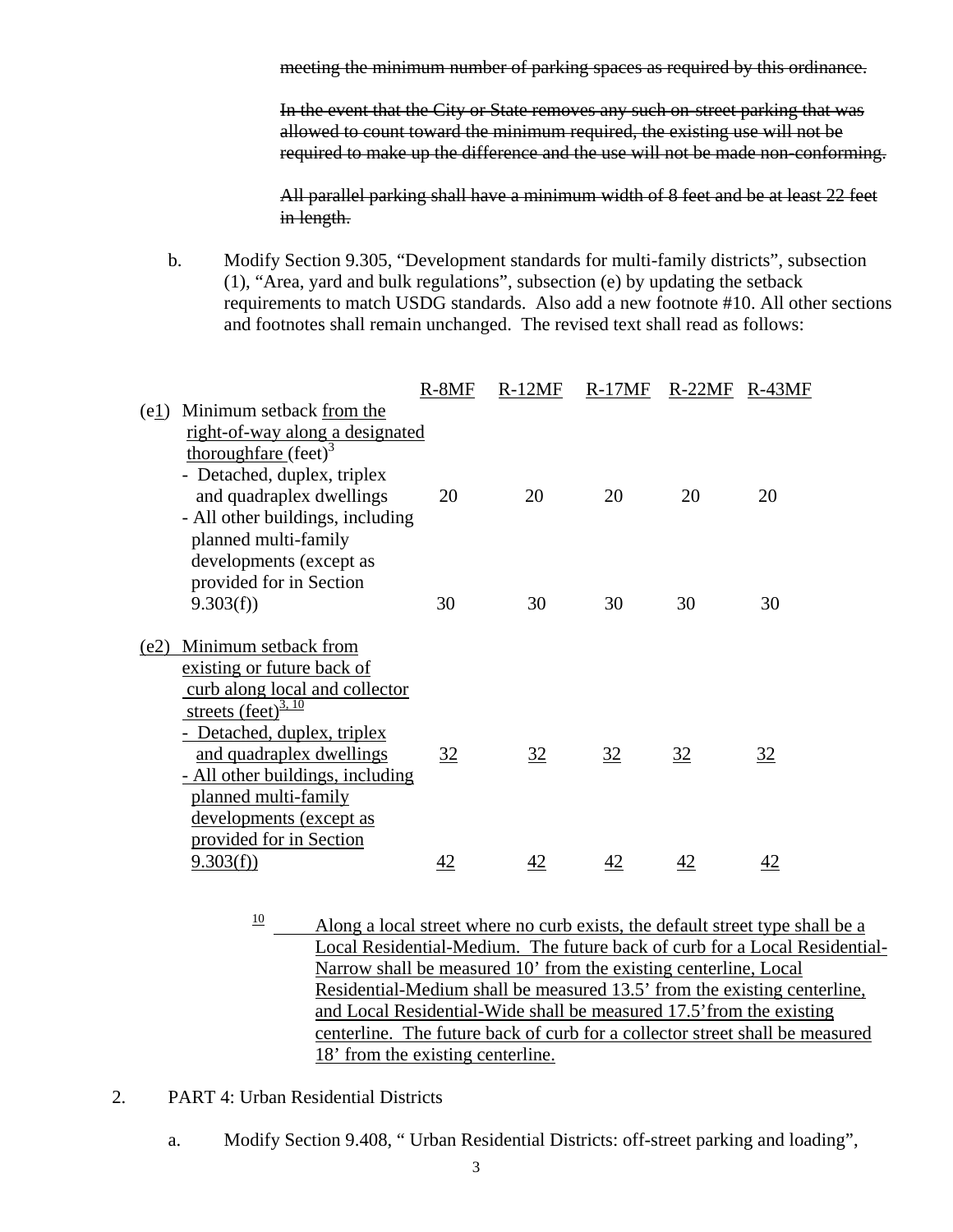subsection (1) by creating a new subsection (a) and (b) to add a provision that will allow on-street parking to count towards the minimum parking requirements. Also modify the spacing in the table for clarity. All other subsections shall remain unchanged. The revised subsection shall read as follows:

(1) Number of off-street parking spaces per dwelling unit or gross square feet.

| Type of structure                      | Minimum                       | Maximum                      |
|----------------------------------------|-------------------------------|------------------------------|
| Detached                               |                               | 2                            |
| Bed and Breakfast $(B & B)$            | 2                             | 4                            |
| Boarding house                         | 2                             | 4                            |
| Attached                               |                               | $\overline{2}$               |
| Multi-family                           |                               | $\overline{2}$               |
| Multi-family (elderly)                 | .25                           | .50                          |
| Nonresidential use<br>in UR-C          | $1/1000$ gross<br>square feet | $1/400$ gross<br>square feet |
| Nonresidential use in<br>UR-2 and UR-3 | $\theta$                      | $1/400$ gross<br>square feet |

- (a) For residential uses outside of the Route 4 thoroughfare, the maximum number of parking spaces is 3 spaces/dwelling unit.
- (b) On-street parking or recessed parking entirely within the public right-ofway is permitted and encouraged in locations approved by the Charlotte Department of Transportation (CDOT). Such parking may be counted toward meeting the minimum number of parking spaces as required by this ordinance if they are located on the same side(s) of the street as the use and meet the minimum dimensional requirements as prescribed by the Charlotte-Mecklenburg Land Development Standards Manual.

In the event that the City or State removes any such on-street parking that was allowed to count toward the minimum required, the existing use will not be required to make up the difference and the use will not be made non-conforming.

- 3. PART 8.5: Mixed Use Development District
	- a. Amend Section 9.8507, "Mixed Use District, parking and loading standards" subsection (5) by modifying the text to be consistent with USDG guidelines regarding on-street parking. All other subsections shall remain unchanged. The revised subsection shall read as follows:
		- (5) On-street parking spaces located along the portion of a public street (s) abutting the use may be counted toward the minimum number of parking spaces as required by this ordinance. Those on-street parking spaces must be located on the same side(s) of the street as the use and dimension at least 22 feet in length. In the event that any on-street parking that was allowed to count toward the minimum requirement is removed by the City, the existing use will not be required to make up the difference.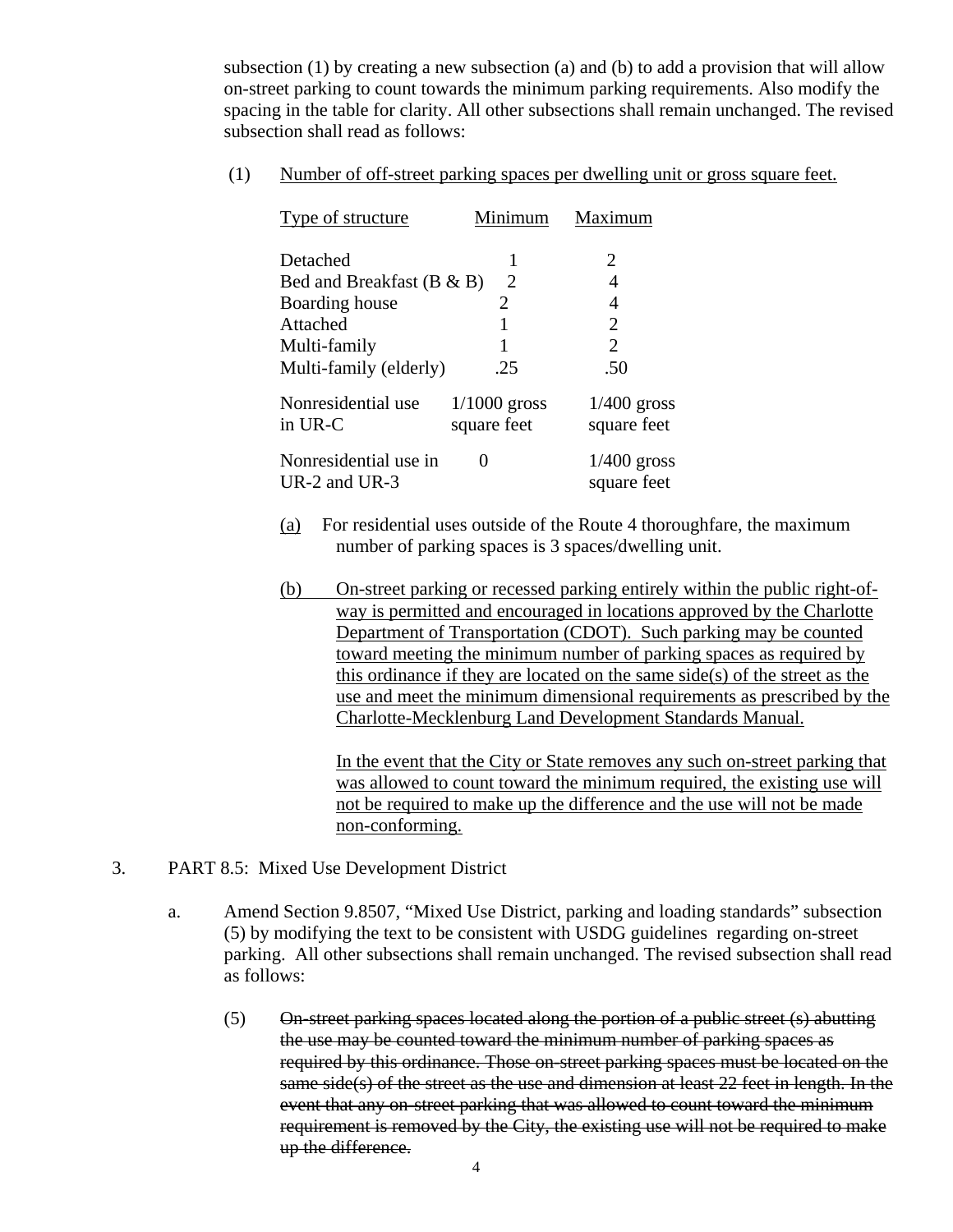On-street parking or recessed parking entirely within the public right-of-way is permitted and encouraged in locations approved by the Charlotte Department of Transportation (CDOT). Such parking may be counted toward meeting the minimum number of parking spaces as required by this ordinance if they are located on the same side(s) of the street as the use and meet the minimum dimensional requirements as prescribed by the Charlotte-Mecklenburg Land Development Standards Manual.

In the event that the City or State removes any such on-street parking that was allowed to count toward the minimum required, the existing use will not be required to make up the difference and the use will not be made non-conforming.

- 4. PART 9: Uptown Mixed Use District
	- a. Add a new subsection in Section 9.907 "Uptown Mixed Use District, parking and loading standards", subsection (1) by adding a new subsection (k) to modifying the text to be consistent with USDG guidelines and allow on-street parking to count towards the minimum parking requirements. All other subsections shall remain unchanged. The new subsection shall read as follows:
		- (k) On-street parking or recessed parking entirely within the public right-of-way is permitted and encouraged in locations approved by the Charlotte Department of Transportation (CDOT). Such parking may be counted toward meeting the minimum number of parking spaces as required by this ordinance if they are located on the same side(s) of the street as the use and meet the minimum dimensional requirements as prescribed by the Charlotte-Mecklenburg Land Development Standards Manual.

In the event that the City or State removes any such on-street parking that was allowed to count toward the minimum required, the existing use will not be required to make up the difference and the use will not be made non-conforming.

- 5. PART 10: Urban Industrial District
	- a. Amend Section 9.1007, "Urban Industrial District: off-street parking", by inserting a new subsection (4) that will modify the text to be consistent with USDG guidelines and allow on-street parking to count towards the minimum parking requirements. All other subsections shall remain unchanged. The new subsection shall read as follows:
		- (4) On-street parking or recessed parking entirely within the public right-of-way is permitted and encouraged in locations approved by the Charlotte Department of Transportation (CDOT). Such parking may be counted toward meeting the minimum number of parking spaces as required by this ordinance if they are located on the same side(s) of the street as the use and meet the minimum dimensional requirements as prescribed by the Charlotte-Mecklenburg Land Development Standards Manual.

In the event that the City or State removes any such on-street parking that was allowed to count toward the minimum required, the existing use will not be required to make up the difference and the use will not be made non-conforming.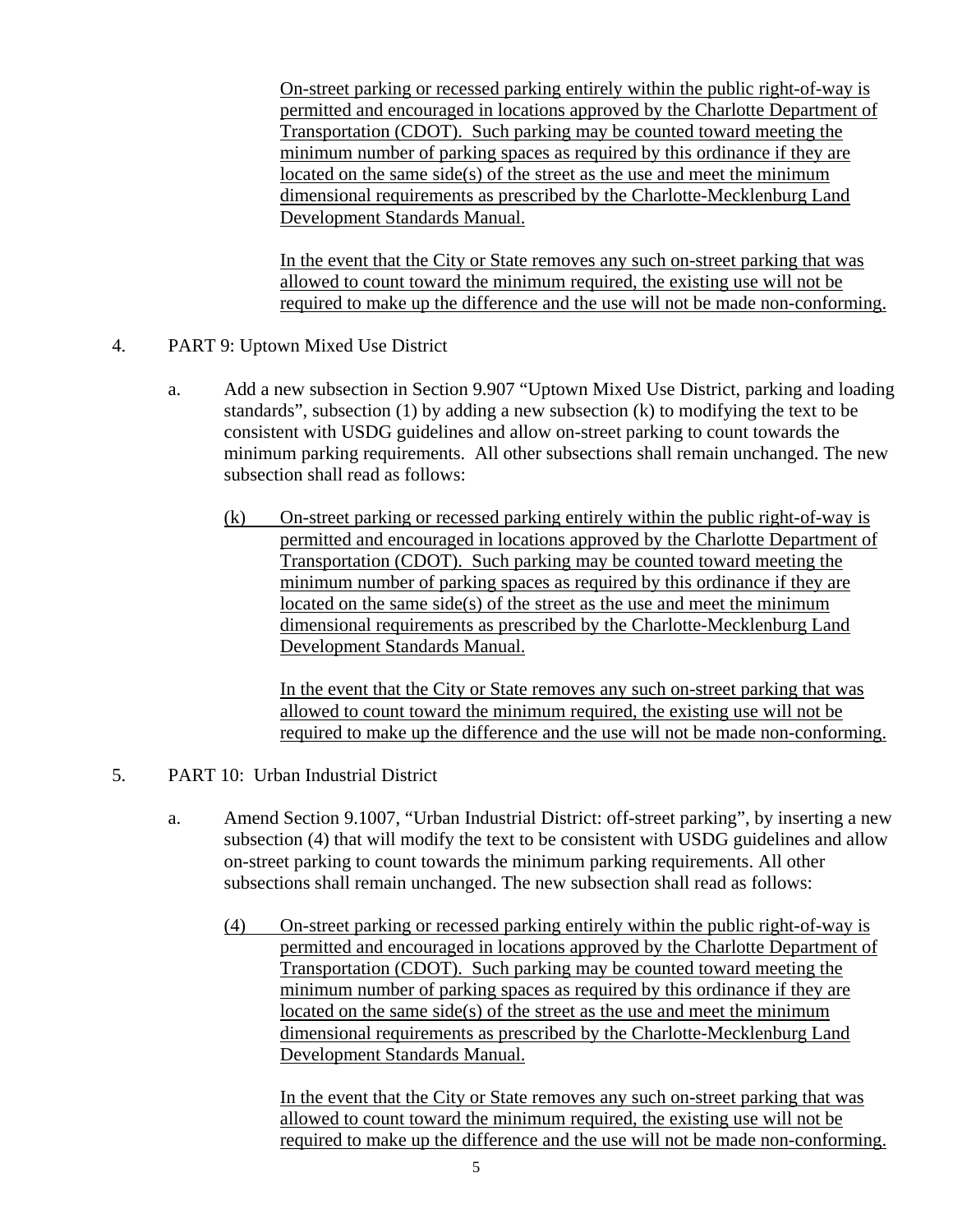## D. CHAPTER 10: OVERLAY DISTRICTS

- 1. PART 8: Pedestrian Overlay District
	- a. Amend Sections 10.803, "Development Standards", subsection (6), "Parking standards", subsection (f) by modifying the text to be consistent with USDG guidelines and allow on-street parking to count towards the minimum parking. Also delete the text in subsection (g), and replace it as "Reserved". All other subsections shall remain unchanged. The revised subsections shall read as follows:
		- (f) On-street parking spaces located along the portion of a public street(s) abutting the use where parking is currently permitted may be counted toward the minimum number of parking spaces as required by this ordinance. Those on-street parking spaces must be located on the same side(s) of the street as the use, have a dimension of at least 22 feet in length, and be in locations approved by the Charlotte Department of Transportation (CDOT). However, on-street parking directly across the street from the use may be counted if that parking abuts property, which is undevelopable because of physical constraints. In the event that the City or State removes any on-street parking that was allowed to count toward the minimum requirement, the existing use will not be required to make up the difference and will not be made non-conforming.
		- (g) All recessed on-street parking shall have a minimum width of 8 feet measured from face of curb.
		- (f) On-street parking or recessed parking entirely within the public right-ofway is permitted and encouraged in locations approved by the Charlotte Department of Transportation (CDOT). Such parking may be counted toward meeting the minimum number of parking spaces as required by this ordinance if they are located on the same side(s) of the street as the use and meet the minimum dimensional requirements as prescribed by the Charlotte-Mecklenburg Land Development Standards Manual.

In the event that the City or State removes any such on-street parking that was allowed to count toward the minimum required, the existing use will not be required to make up the difference and the use will not be made non-conforming.

(g) Reserved

#### E. CHAPTER 11: CONDITIONAL ZONING DISTRICTS

- 1. PART 5: Neighborhood Services District
	- a. Modify Section 11.506, "Parking requirements", by adding a new subsection (6) to be consistent with USDG guidelines and allow on-street parking to count towards the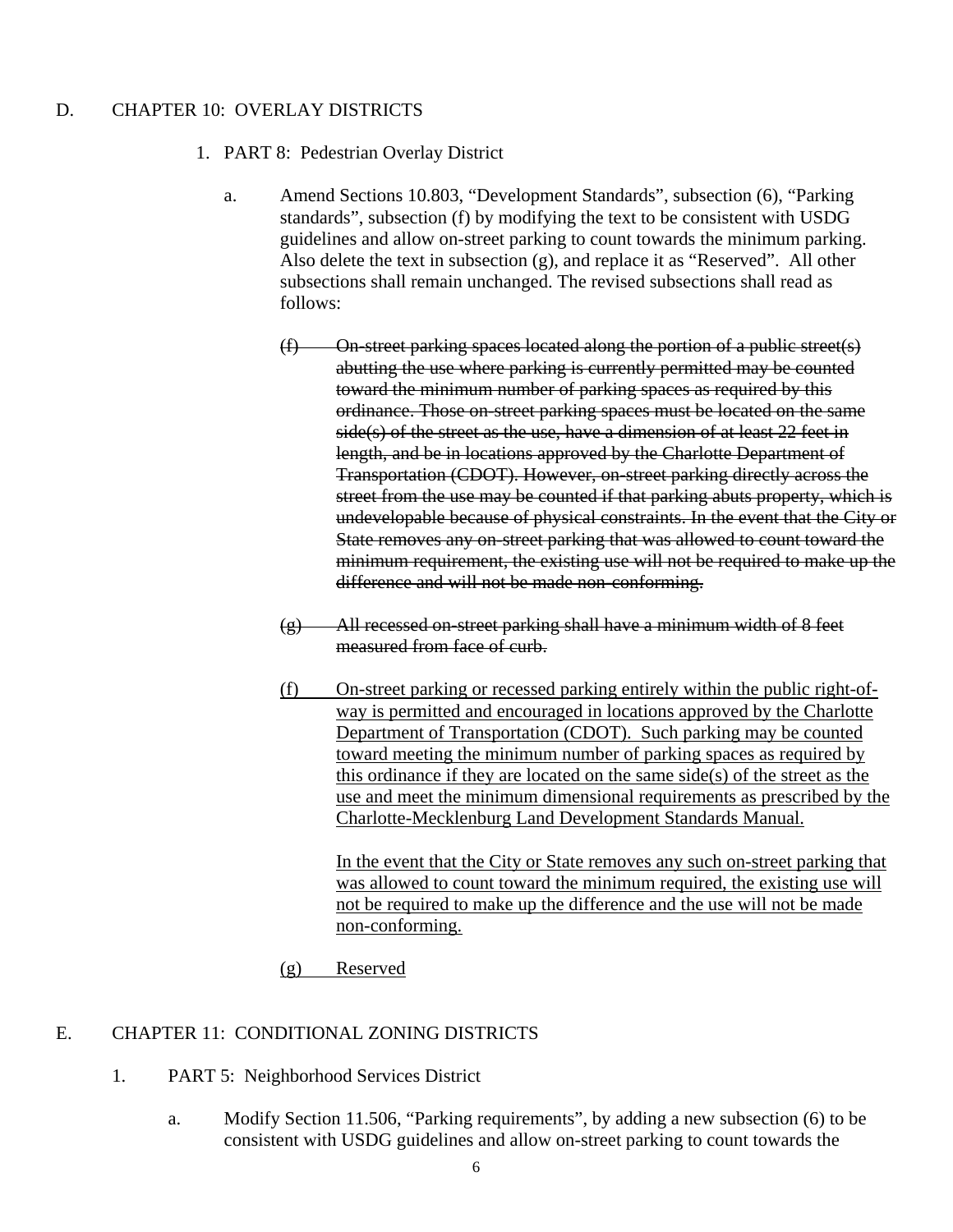minimum parking requirements. All other subsections shall remain unchanged. The revised subsection shall read as follows:

(6) On-street parking or recessed parking entirely within the public right-of-way is permitted and encouraged in locations approved by the Charlotte Department of Transportation (CDOT). Such parking may be counted toward meeting the minimum number of parking spaces as required by this ordinance if they are located on the same side(s) of the street as the use and meet the minimum dimensional requirements as prescribed by the Charlotte-Mecklenburg Land Development Standards Manual.

In the event that the City or State removes any such on-street parking that was allowed to count toward the minimum required, the existing use will not be required to make up the difference and the use will not be made non-conforming.

# F. CHAPTER 12: DEVELOPMENT STANDARDS OF GENERAL APPLICABILITY

- 1. PART 2: Off Street Parking and Loading
	- a. Amend Section 12.206, "Location of required parking", subsection (4), by changing the subsection number from (4) to (5), and creating a new subsection (4) to add provisions that will allow on-street parking to count towards the minimum parking requirements. All other subsections shall remain unchanged. The revised subsection shall read as follows:
		- (4) On-street parking or recessed parking entirely within the public right-of-way is permitted and encouraged in locations approved by the Charlotte Department of Transportation (CDOT). Such parking may be counted toward meeting the minimum number of parking spaces as required by this ordinance if they are located on the same side(s) of the street as the use and meet the minimum dimensional requirements as prescribed by the Charlotte-Mecklenburg Land Development Standards Manual.

In the event that the City or State removes any such on-street parking that was allowed to count toward the minimum required, the existing use will not be required to make up the difference and the use will not be made non-conforming.

- (4)(5) This Section shall not apply to the MUDD, PED, TOD-R, TOD-E, TOD-M, TOD-RO, TOD-EO, TOD-MO, TS, UI, UMUD, and UR districts established in these regulations.
- 2. PART 8: S.W.I.M. (Surface Water Improvement and Management) Stream Buffers
	- a. Amend Section 12.805, "Incentives", subsection (3), "Relax lot setback requirements", subsection (a) by modifying the setbacks to align with the USDG guidelines. All other subsections shall remain unchanged. The revised subsection shall read as follows:
		- (a) Front setbacks can be reduced to a minimum of 15 feet as measured from the right-of-way line for all lots along a designated thoroughfare or 27 feet from the existing or future back of curb for all lots along local and collector streets.